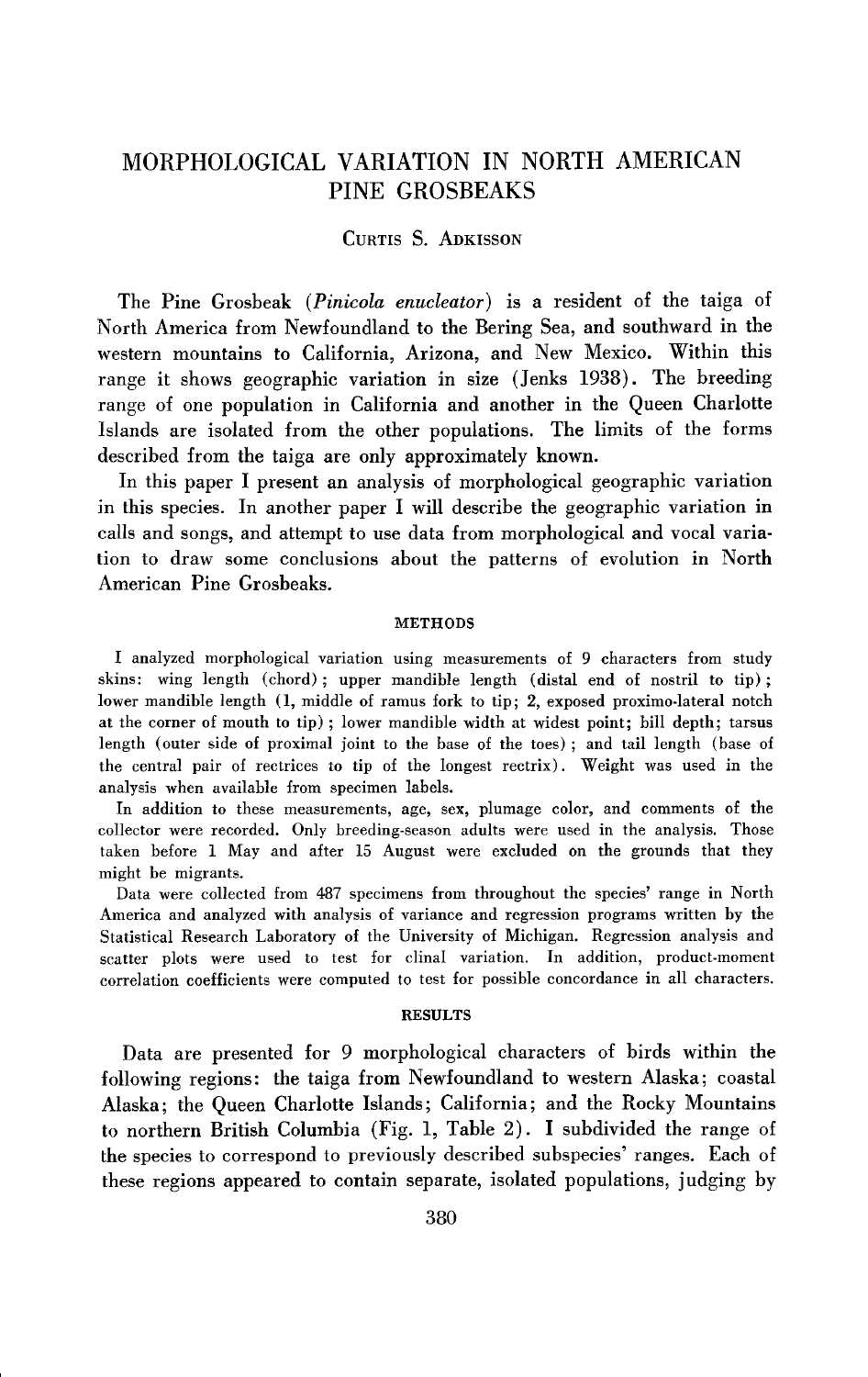

**FIG. 1. Map of the breeding range of North American Pine Grosbeaks. Dots indicate localities where birds used in this study were collected. Wing lengths are included for**  several isolated localities and for certain 2<sup>°</sup> blocks (arrows point to locality in center **of the block). The wing length average for Newfoundland includes 5 neighboring 2O blocks. Subspecific names and ranges (delineated by lines) are from the A.O.U. Check-List (1957).** 

**the literature (Cowan 1939, Rand 1946, A.O.U. 1957) and by the geographic origin of available specimens. In addition I divided the species' range into 2-degree blocks, and computed character means for each block containing 5 or more birds, making it possible to look for trends in variation over large areas. This technique proved of only limited use, since few of the blocks contained enough birds. Wing length means for some blocks are included in Fig. 1.** 

**Analysis of variance for the above regions shows significant geographic**  variation for all 9 characters (all  $p < .0001$ ). Linear product-moment corre**lation coefficients of the means of each population indicate that variations in wing and tail lengths are positively correlated, as are the bill measurements. Table 1 gives a correlation matrix for the large Newfoundland sample. Weight data from most areas are unavailable. Only the Rocky Mountain sample has**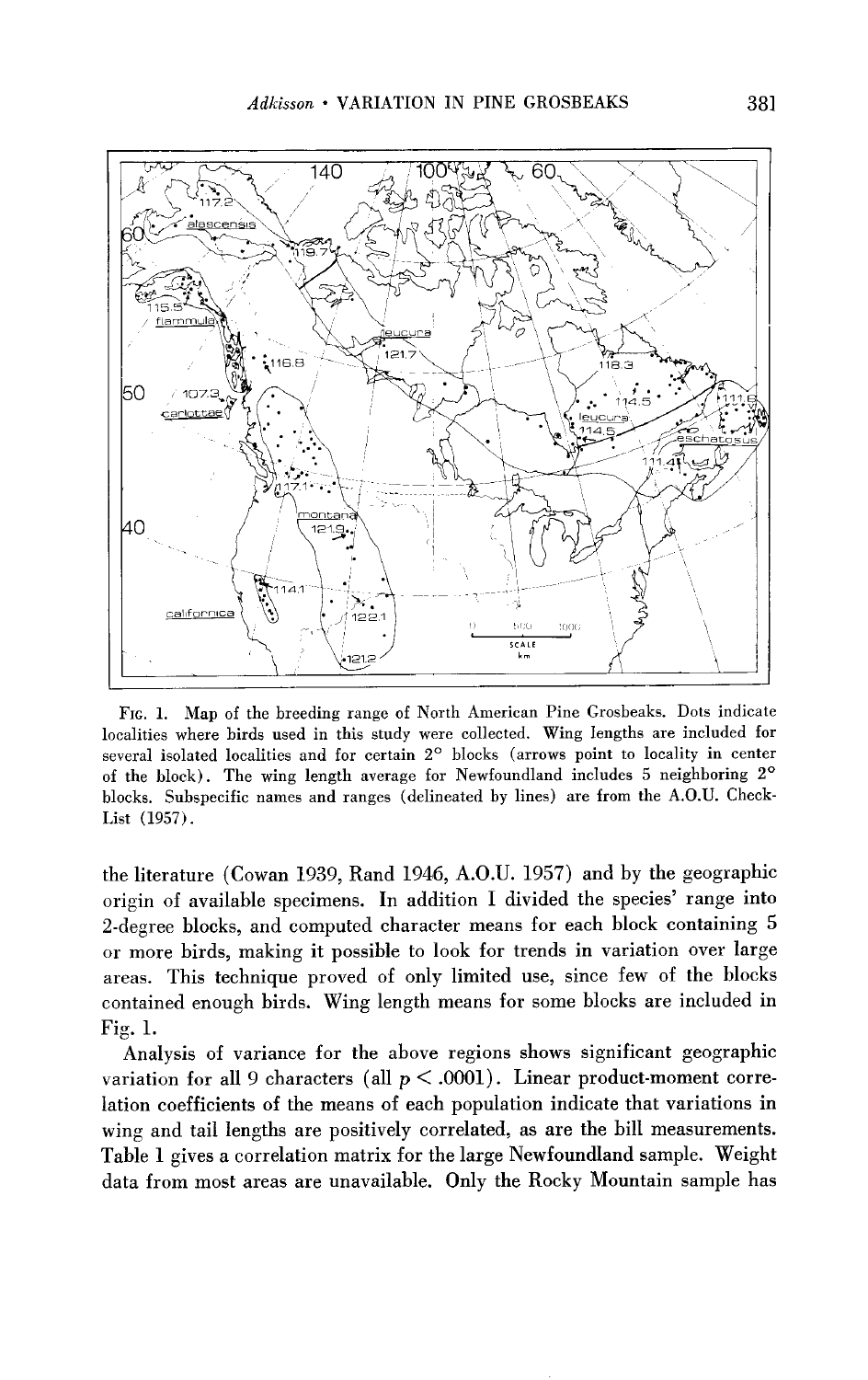|                           | Tail                   | Tarsus        | Upper<br>Mand. | Lower<br>Mand. 1  | Lower<br>Mand. 2  | Mand.<br>Width    | Bill<br>Depth    |
|---------------------------|------------------------|---------------|----------------|-------------------|-------------------|-------------------|------------------|
| <b>WING</b>               | $.787***$<br>$(100)^1$ | .111<br>(101) | .149<br>(98)   | $.220*$<br>(99)   | $.205*$<br>(99)   | $.233*$<br>(99)   | .176<br>(55)     |
| TAIL                      |                        | .004<br>(100) | .098<br>(97)   | .138<br>(98)      | .119<br>(98)      | $.217*$<br>(98)   | .149<br>(54)     |
| <b>TARSUS</b>             |                        |               | .104<br>(98)   | .031<br>(99)      | .105<br>(99)      | $.215*$<br>(99)   | .138<br>(55)     |
| <b>UPPER</b><br>MAND.     |                        |               |                | $.572***$<br>(97) | $.522***$<br>(97) | $.314**$<br>(96)  | .159<br>(53)     |
| <b>LOWER</b><br>MAND. (1) |                        |               |                |                   | $.697***$<br>(97) | $.403***$<br>(97) | .047<br>(53)     |
| <b>LOWER</b><br>MAND. (2) |                        |               |                |                   |                   | $.268**$<br>(97)  | .221<br>(54)     |
| MAND.<br><b>WIDTH</b>     |                        |               |                |                   |                   |                   | $.328**$<br>(55) |

## **TABLE 1**

**CORRELATION MATRIX FOR 8 SIZE CHARACTERS IN PINE GROSBEAKS**  FROM NEWFOUNDLAND

\*\*, \*\*\* Significance levels for correlation coefficients: .05, .01, .001, respectively. **' Sample sizes in parentheses.** 

**a sufficient number of weights for correlation analysis, and in this population**  weight and wing length are positively correlated  $(r = .341, n = 31, p < .058)$ .

**Pine Grosbeaks vary clinally in the Rocky Mountains and in the taiga. Nevertheless it is useful for comparisons to provide sample statistics, for subregions of the taiga as well as for the other regions, for each of the 4 least correlated size characters used in this study (Table 2). From these data the following generalizations can be made. The longest bills are found in coastal Alaska, the shortest in the Alaskan taiga. The narrowest bills are found in the California population followed by those of the eastern taiga and the Queen Charlottes. Bill depth and width are greatest in the taiga west of Hudson Bay and least in California and the Queen Charlottes. Wing length is greatest in the western taiga and the Rocky Mountains, and least in the Queen Charlottes and eastern Maritime provinces. The tarsus is longest in coastal Alaska birds, closely followed by that of some birds from the taiga and Rocky Mountains, and is the shortest in birds from the Queen Charlottes. The populations of the Maritime provinces, California, Queen Charlottes, and coastal Alaska are all very distinct. Birds from the coast of Alaska in turn can be distinguished from those of the interior region using all size characters except bill width and depth.**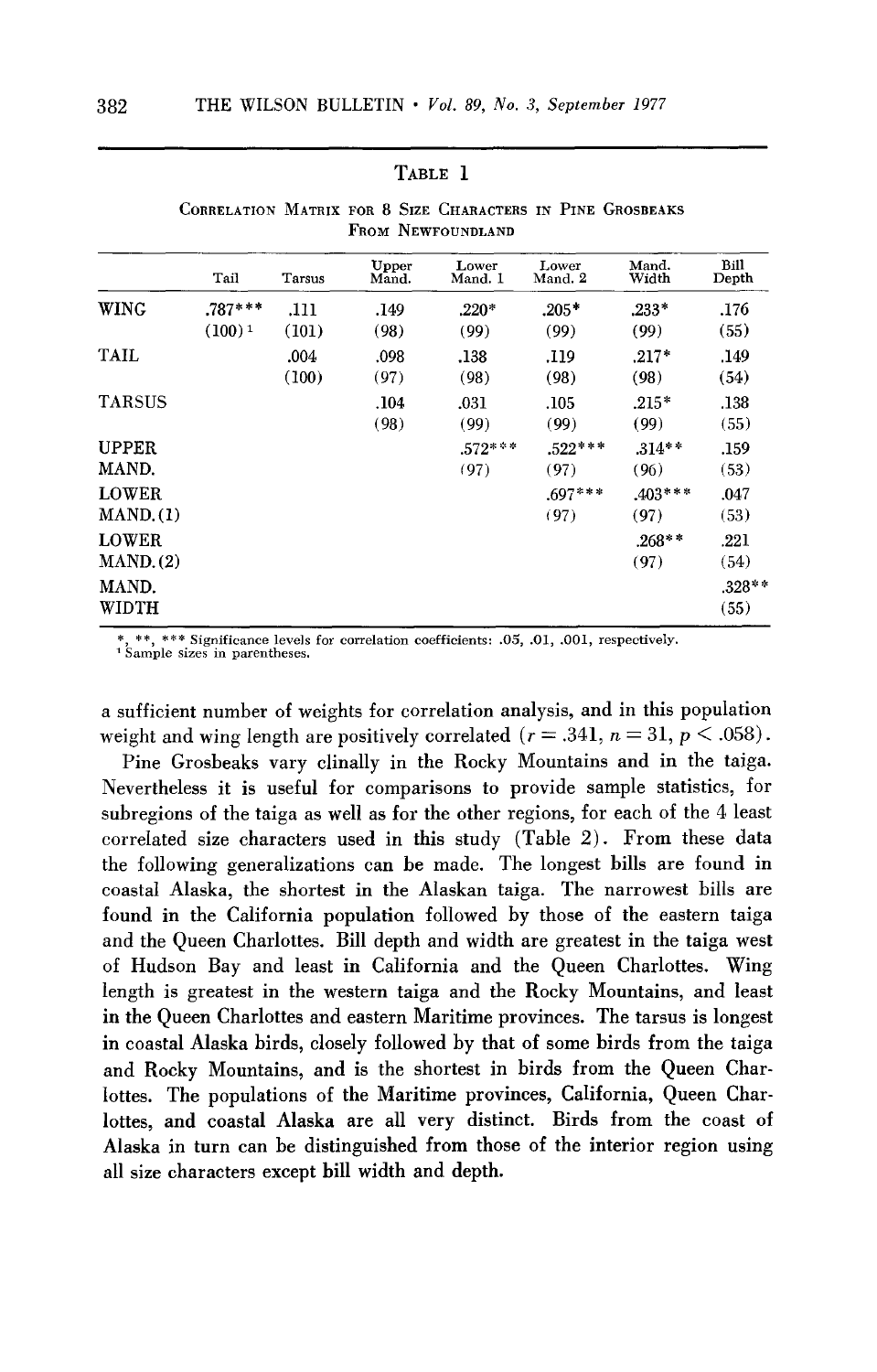| PINE GROSBEAK SIZE DATA FOR 8 NORTH AMERICAN REGIONS |                    |       |                              |                    |       |  |  |  |  |
|------------------------------------------------------|--------------------|-------|------------------------------|--------------------|-------|--|--|--|--|
|                                                      |                    |       | Tarsus length (mm)           |                    |       |  |  |  |  |
| N                                                    | $\bar{x}$          | S.D.  | N                            | $\bar{x}$          | S.D.  |  |  |  |  |
| 70                                                   | 111.68             | 2.298 | 134                          | 22.30              | 0.600 |  |  |  |  |
| 31                                                   | 115.16             | 3.072 | 73                           | 22.51              | 0.780 |  |  |  |  |
| 17                                                   | 119.57             | 3.305 | 40                           | 22.50              | 0.630 |  |  |  |  |
| 16                                                   | 118.66             | 2.673 | 24                           | 22.37              | 0.712 |  |  |  |  |
| 6                                                    | 115.23             | 2.331 | 25                           | 22.54              | 0.803 |  |  |  |  |
| 56                                                   | 118.00             | 3.395 | 124                          | 22.44              | 0.802 |  |  |  |  |
| 7                                                    | 107.53             | 3.333 | 23                           | 21.39              | 0.706 |  |  |  |  |
| 15                                                   | 114.19             | 1.354 | 30                           | 22.08              | 0.821 |  |  |  |  |
| Upper Mand. Length                                   |                    |       | Lower Mand. Width            |                    |       |  |  |  |  |
| N                                                    | $\bar{\mathbf{x}}$ | S.D.  | N                            | $\bar{\mathbf{x}}$ | S.D.  |  |  |  |  |
| 130                                                  | 11.37              | 0.484 | 132                          | 9.35               | 0.340 |  |  |  |  |
| 73                                                   | 11.40              | 0.505 | 70                           | 9.78               | 0.340 |  |  |  |  |
| 40                                                   | 11.69              | 0.647 | 37                           | 10.04              | 0.369 |  |  |  |  |
| 25                                                   | 10.96              | 0.622 | 25                           | 10.19              | 0.318 |  |  |  |  |
| 25                                                   | 12.08              | 0.544 | 25                           | 10.14              | 0.353 |  |  |  |  |
| 124                                                  | 11.83              | 0.633 | 122                          | 9.66               | 0.307 |  |  |  |  |
| 22                                                   | 11.36              | 0.402 | 22                           | 9.50               | 0.286 |  |  |  |  |
| 29                                                   | 11.45              | 0.418 | 28                           | 8.70               | 0.352 |  |  |  |  |
|                                                      |                    |       | Wing Length (ad. males) (mm) |                    |       |  |  |  |  |

**TABLE 2** 

**PINE GROSBEAK SIZE DATA FOR 8 NORTH AMERICAN REGIONS** 

**The most interesting patterns of variation occur in specimens from the taiga from Newfoundland to western Alaska, and the northern Rocky Mountains. Birds taken from the Maritime provinces and the Gasp6 Peninsula of Quebec form a homogeneous population for each of the size characters. Comparison of 2' block means from this area shows no differences. Wing length of birds from this area is among the smallest for the species. However, on the Labrador Peninsula small birds indistinguishable from those of Newfoundland, and much larger birds, have been collected. The largest and smallest adult males differ in wing length by 15%. Most of the birds taken on the Labrador Peninsula north of about 54"N are inseparable from those of the taiga population west of Hudson Bay, while most of those taken from near the St. Lawrence River to about 52"N are inseparable from Maritime provinces birds. Regressions on latitude for wing and tail lengths in adult**  males are significant  $(p < .001)$ . Figure 2 reveals no evidence of discontin**uities in the cline of wing length in the Labrador Peninsula sample. There is no well-defined pattern of variation in other size characters, nor is there any east-west variation in the birds of the Maritimes, Labrador, and Quebec.**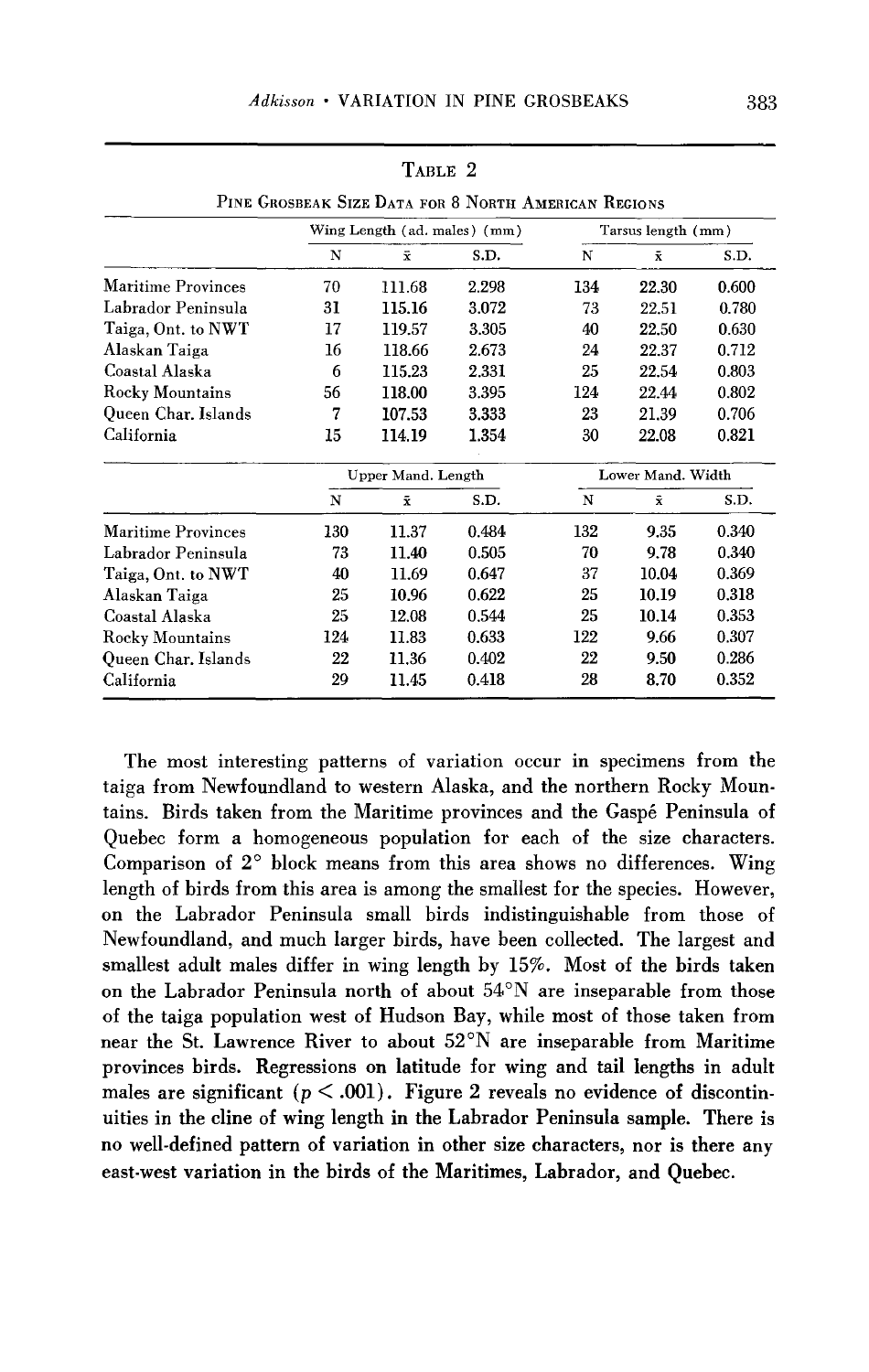

**FIG. 2. Plot of wing length on latitude in Quebec and Labrador.** 

**West of Hudson Bay, the Pine Grosbeaks are among the largest in this species. The region from Moosonee, Ontario, to Great Slave Lake is poorly collected, but a trend toward larger body size appears to begin in northwestern Ontario (Ft. Albany). The longest-winged birds were taken near Great**  Slave Lake  $(110^{\circ}\text{W})$ , and from there to western Alaska  $(160^{\circ}\text{W})$ , there **is a trend toward shorter wings. While there is little variation in tarsus and bill width measurements, regressions of wing length, and bill length and depth on longitude from Great Slave Lake to western Alaska are significant**   $(p \leq .05, p \leq .001)$ . Figure 3 contains plots of wing length and bill length **on longitude. The change in bill length in the western half of the taiga is on the order of 10%. There is less than 3% change in bill depth and wing length. Thus, birds taken along the Kobuk River in western Alaska average**  shorter bills  $(p < .05)$  than birds taken at Great Slave Lake, but many **intermediate birds have been taken between these localities.** 

**Pine Grosbeaks of the Rocky Mountain region also show clinal variation. Regression of size characters on latitude for the entire Rocky Mountain region revealed decreasing size northward in wing, tail, and tarsus lengths, and in bill length, width, and depth. Figure 4 contains plots of wing (adult males), tarsus, and upper mandible lengths, and lower mandible width on latitude. The wing length cline appears not to be a simple linear function, since it levels out around 48"N. Within B.C. there is little change in wing length, and bill width and depth increase slightly (slopes not significant) to the north. Specimens from the southwestern localities in B.C. (Lytton, Lillouet, Rossland) have shorter wings than are found anywhere else in the Rocky Mountain region (Fig. 4, specimens with wing lengths < 116.0 mm, 48"-51"N).**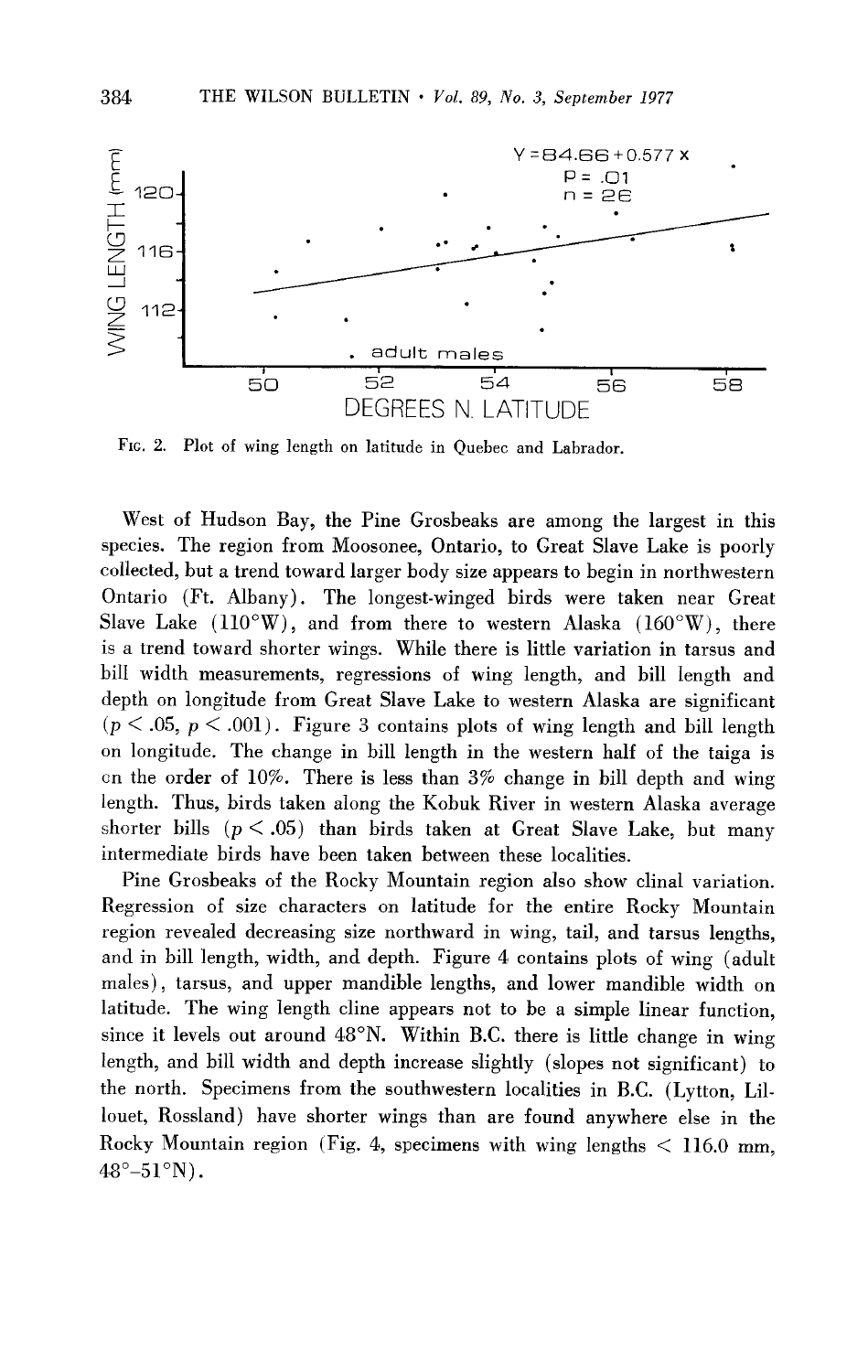

**FIG. 3. Plots of wing length and upper mandible length on longitude in the taiga from Newfoundland to Alaska.** 

**The northern part of British Columbia presents an especially interesting problem since Pine Grosbeaks appear (Fig. 1) to breed from the montane region throughout coastal Alaska. Five birds taken along the Stikine River near Telegraph Creek were reported (Swarth 1922) to resemble those of coastal Alaska. These specimens are indeed inseparable from birds taken on Chichagof Island or in Prince William Sound, and differ from recent specimens from Dease Lake, just 60 km to the east, in having shorter wings, longer bills, and darker plumage. Similarly, birds from Cassiar and Dease**  Lake differ from coastal Alaska birds in having longer wings ( $p < .01$ ,  $n = 21$ females and gray males) and shorter bills  $(p < .001, n = 33$  of both sexes). **As stated above, Cassiar area birds do not differ significantly in any of the size measurements from birds collected in the southern half of B.C. and Alberta.** 

**Age and sex variation.-There is secondary sexual dimorphism in size in all populations examined. Analysis of variance for size characters in Maritime**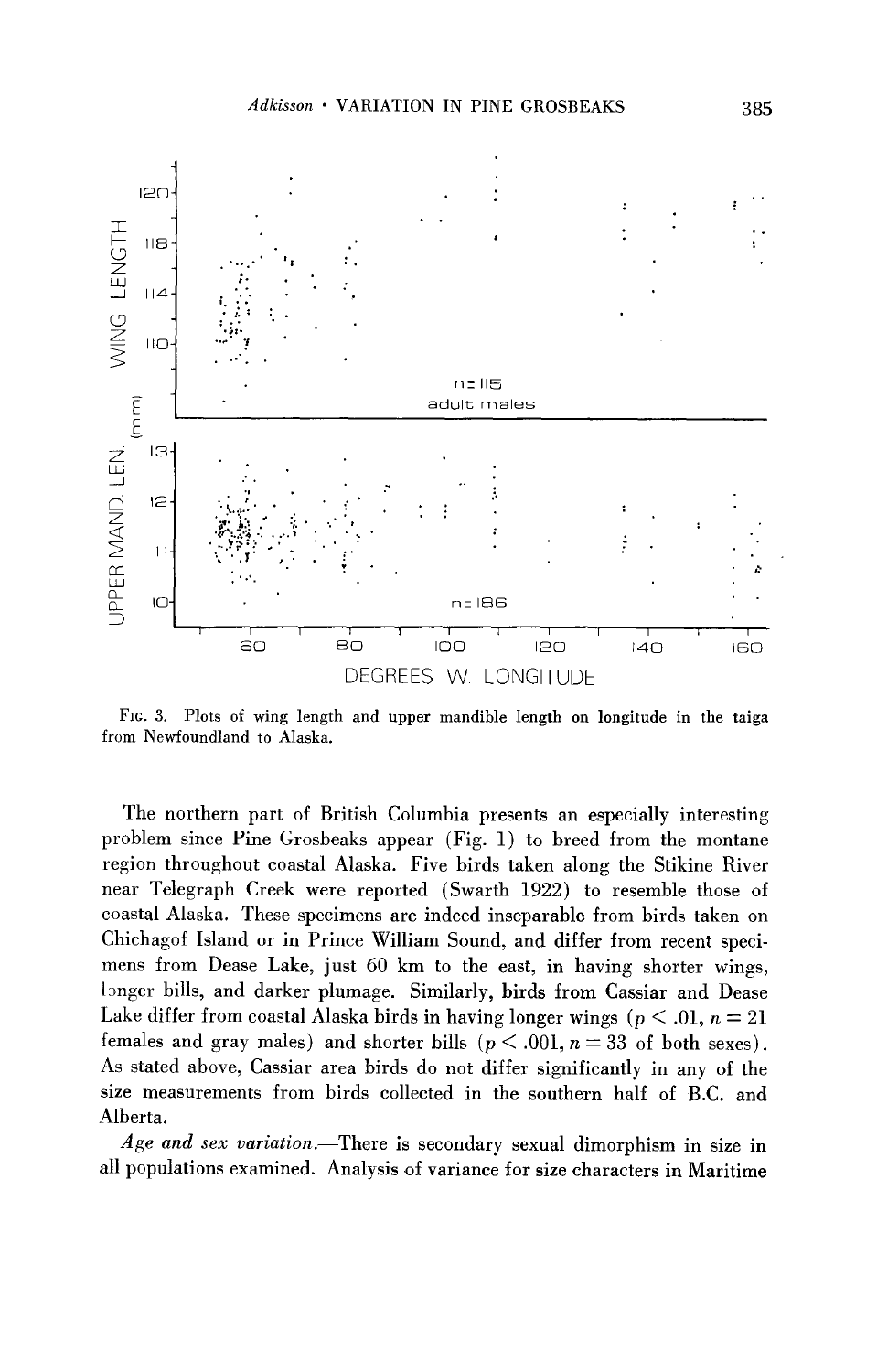

**FIG. 4. Plots of wing length, tarsus length, upper mandible length, and lower mandible width on latitude in the Rocky Mountains, New Mexico to northern British Columbia.** 

**provinces birds, the largest sample in this study, showed that of 8 skin**  characters, adult males and females differed only in wing and tail lengths. In **the U.S. Rocky Mountains sample, which contains weight data adequate for**  comparisons, males were consistently heavier than females  $(p < .01, n = 26)$ .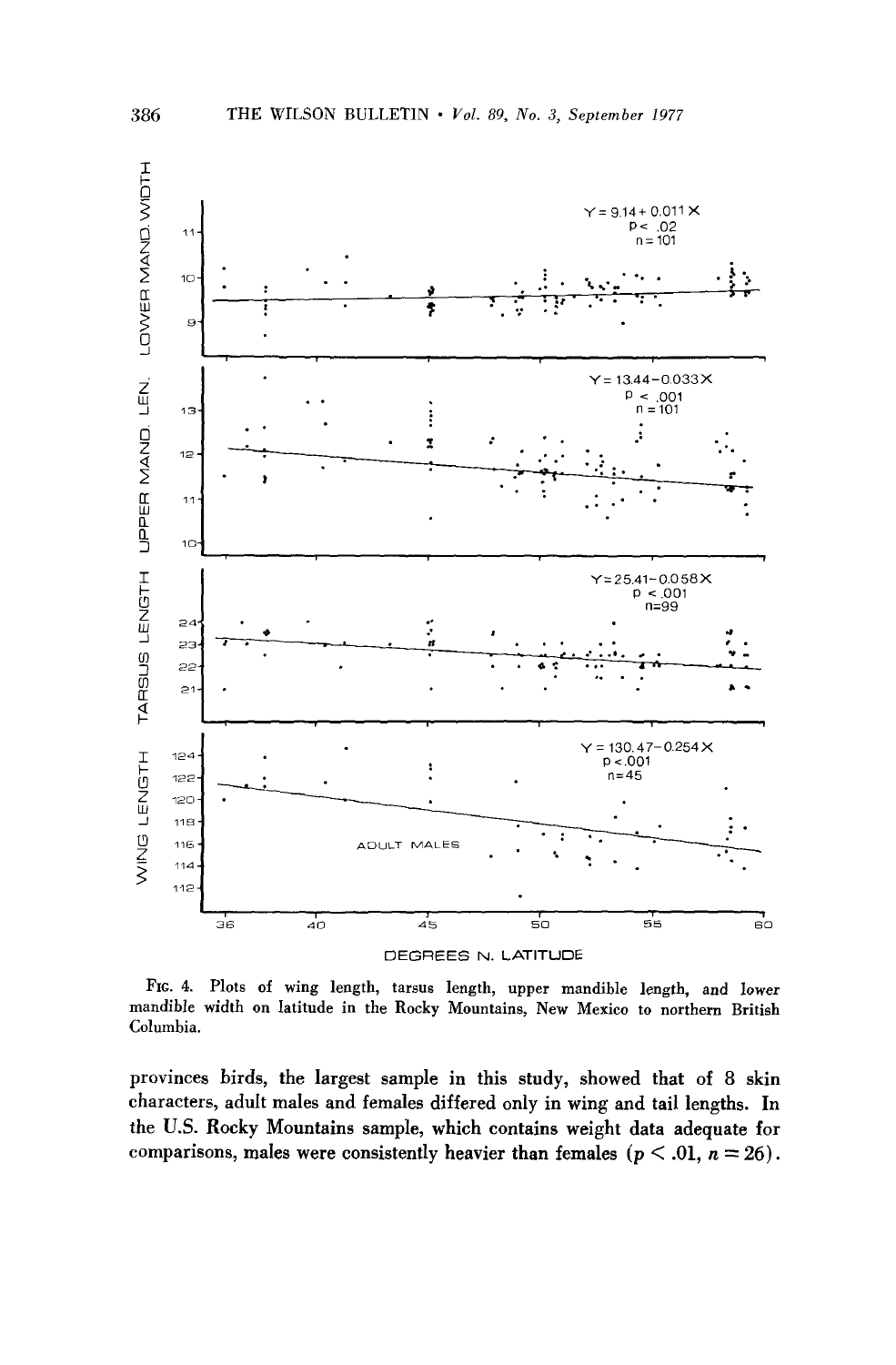**Age and sex variation in plumage color is well known in this species. Adult males have red body plumage, and first year males are usually indistinguishable from females in possessing gray body color with yellow crown and rump. In addition, a few gray males and females of unknown age have bronze or reddish crown and rump color.** 

**In addition, there is a pronounced age dimorphism among males. First year, gray-plumaged males have shorter wings and tails than adult red**  males  $(p < .001, n = 97)$  by an average of  $3\%$  in the Maritime sample. **There are no differences in the other characters. Other regions, though less well sampled, are similar in this respect. Thus yearling males and females are very similar in all characters.** 

**Geographic variation in plumage color.-Adult male body color within each population is highly variable, and is sufficient to swamp out differences claimed by Todd (1963) and others to exist between most continental populations. For example, a sample of 56 adult males from Newfoundland varied in color between yellowish-orange and dark red. I have noticed similar variation in wild birds of the taiga and Rocky Mountains. Pine Grosbeaks molt in August and September and sometimes disperse immediately toward the wintering grounds. Adult male specimens taken in fall and winter in Quebec, Ontario, Michigan, and the Great Plains are decidedly pinker than those collected anywhere on the breeding grounds. Microscopic examination of feathers shows that the difference in hue arises from wear of the pigmentless barbules at the tips of the red feathers. Attempts to establish the subspecific identity of winter specimens using plumage color (Gabrielson and Jewett 1940, Jewett et al. 1953) apparently failed to take feather wear into account.** 

**There are, however, 2 populations in which this plumage is consistently distinctive. On the Queen Charlotte Islands males are a dark brick red in contrast to the lighter carmine red of most populations. In males from the Alaska panhandle, the plumage contains more orange than is found in that of interior Alaska birds. Curiously, adult males from Anchorage and the Kenai Peninsula, otherwise similar to Alaska panhandle birds, have red plumage similar to Rocky Mountain and taiga birds (5 specimens, pers. observ. in the field, and photographs). In addition, adult males from California appear to have more orange in their plumage than is found in males from most other regions. Average population differences in hue of red among the populations might be revealed with spectographic techniques, but hue of red can be of limited use in identifying the origin and population affinities of a given specimen.** 

**As noted, female and first-year male plumages are very similar within all**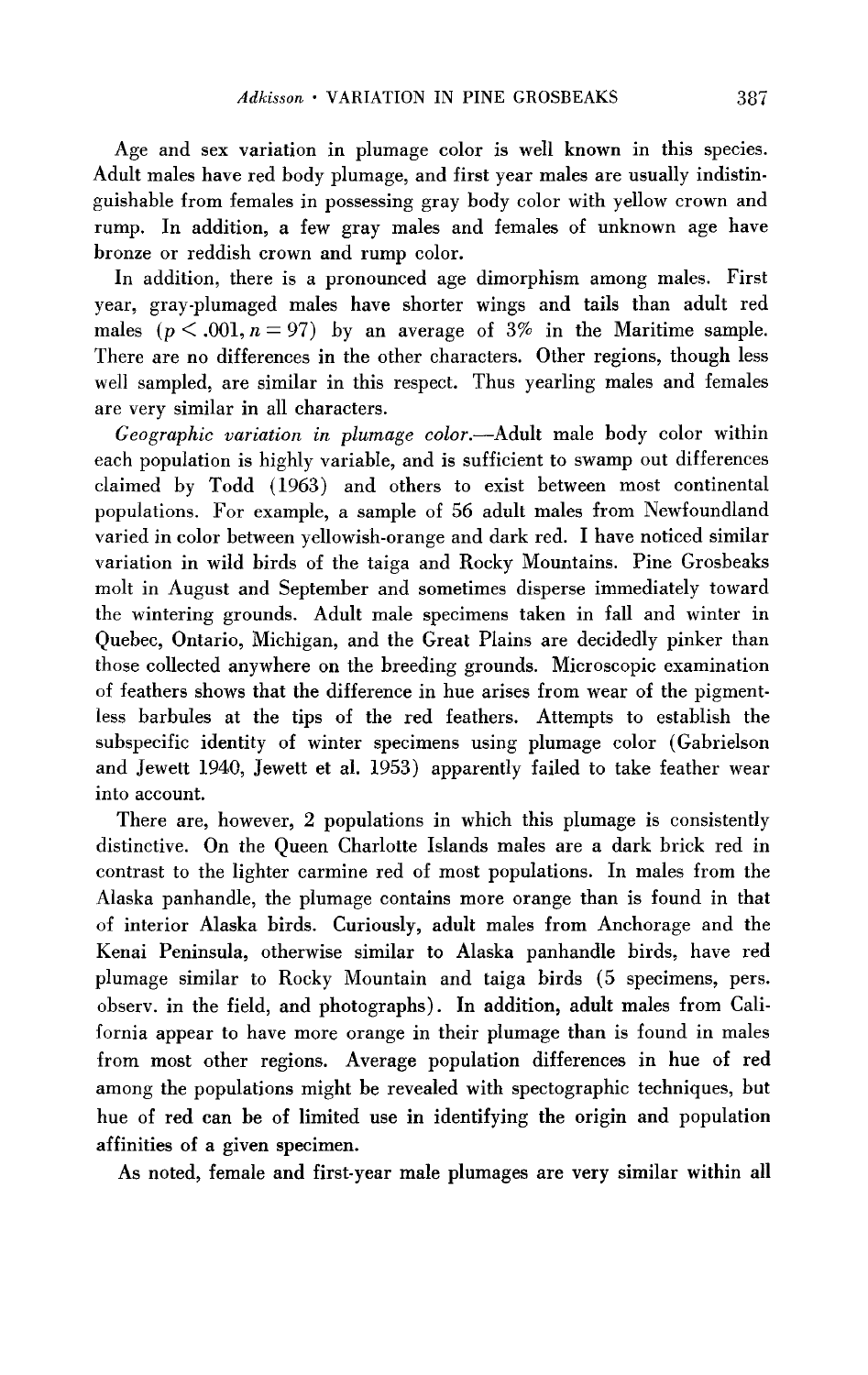**populations, but Queen Charlotte Islands and coastal Alaska birds of this plumage are also distinctive. In the former there is a pronounced olive-green cast to the plumage, and in the latter, except in Kenai Peninsula birds, the gray is much darker than in the interior population. Microscopic examination of individual feathers from these populations showed that dark gray feathers have more pigment granules in the barbules. The greenish cast in the plumage of Queen Charlottes birds is due to the presence of a pale yellow pigment in the feather barbs, and in males the darker red is the result of a concentration of a dark pigment in the barbules at the feather tips. In other populations there is no pigmentation in these barbules.** 

## **DISCUSSION**

**The Pine Grosbeaks of the taiga vary clinally, but unevenly. Throughout the Maritime provinces the birds are uniform in size and proportions. North of the St. Lawrence River the only change is toward larger body size (longer wings and tail) in the north. Both Griscom (1934) and Todd (1963) insisted on the occurrence of 2 distinct populations, P. e. leucura and P. e. eschatosus**  in the Labrador Peninsula, despite Austin's (1932) observation that the **birds merely increase gradually in size to the north. I examined specimens seen by previous workers, and many more collected since 1950, and agree with Austin that it is impossible to separate birds of the region into 2 populations. Todd (1963) argued that the southern limit of the large grosbeaks extended from the Straits of Belle Isle to southern James Bay, a boundary fitting closely the one between dense boreal forest and the sparse transitional zone between forest and tundra described by Rowe (1957). In the absence of breaks in the body size cline, however, any effect of this described difference in the forest on Pine Grosbeaks is at best hypothetical. Either of 2 explanations may account for the observed clinal change in body size: natural selection has favored greater body size in the north, or there is secondary contact between previously isolated populations, with considerable intergradation in this region. In the latter case, small birds adapted to thick boreal forest may have invaded the peninsula from the south and east, with large birds moving from the northwest around James Bay to occupy sparse forest in northern Quebec and Labrador. That body size also appears to increase over the same latitudinal range to the northwest, between James Bay and Great Slave Lake, supports the former explanation. Variation in vocalizations, to be discussed in another paper, is consistent with a theory of 2 colonizations of the peninsula after the last glacial recession (Adkisson 1972).** 

**As noted above, only wing length varies in the poorly-collected region**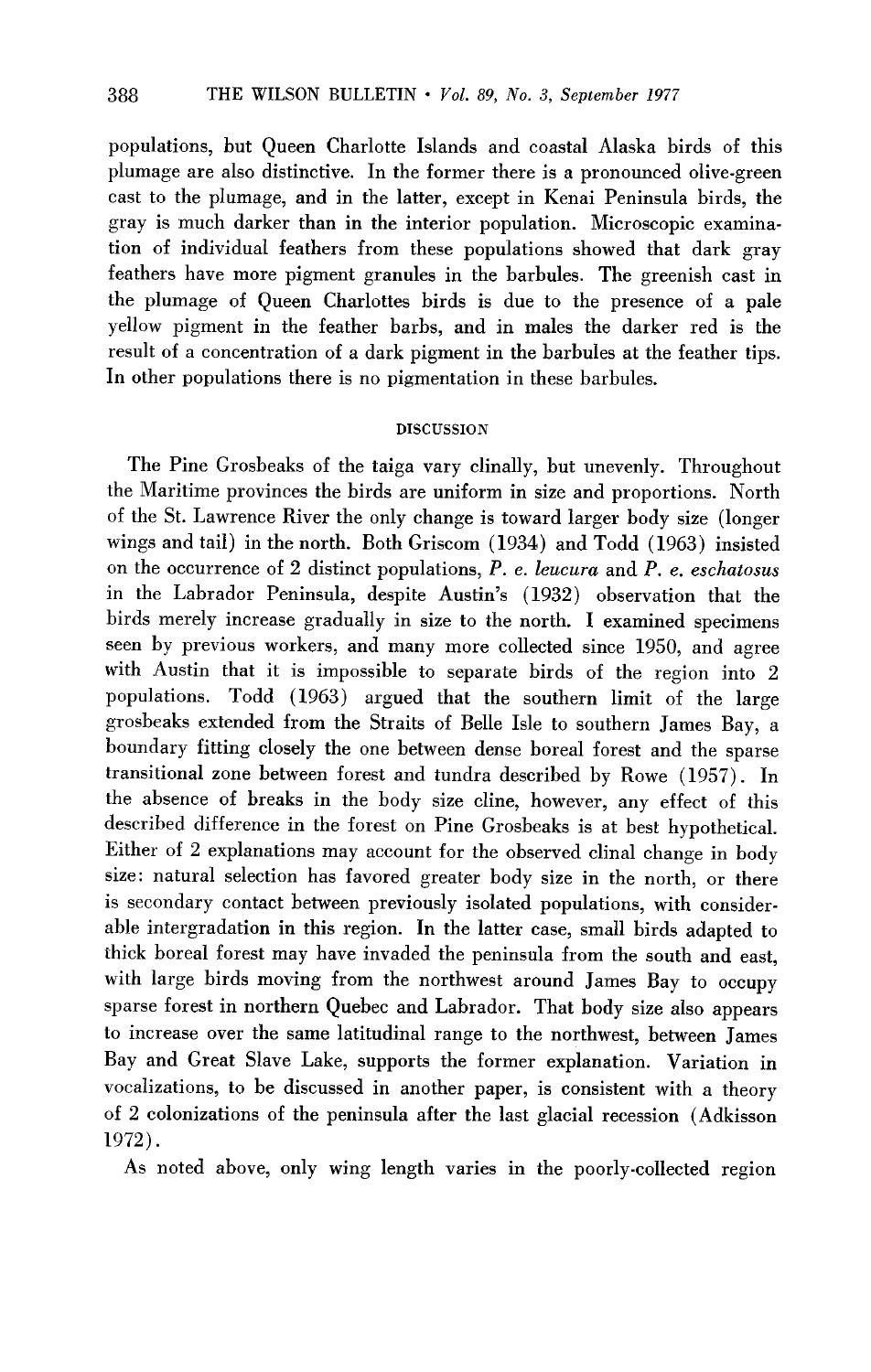**between James Bay and Churchill, Manitoba, increasing to the west. Between the central taiga (95" to 115"W) and the Mackenzie delta, wing length increases, but varies little further to the west. Over this region bills become notably shorter. This region is so poorly collected that one cannot determine how gradually or abruptly these changes occur. From a taxonomic point of view, it is interesting that the cline for smaller bodies and shorter bills is first noticeable well within the described range of P. e. leucura.** 

**Both of the clines of increasing wing length of taiga Pine Grosbeaks begin in northern Ontario and Quebec near the tip of James Bay. But the clinal decrease in bill length to the northwest is not repeated to the north on the Labrador Peninsula. In both examples, clinal variation in this measure of**  body size is consistent with Bergmann's rule, and the trend for shorter bills to the northwest, with Allen's rule. Indeed, colder average January tempera**tures (1945 to 1971) are found to the west in Canada (Ottawa, -10.9"C; Moosonee, Ont., -20.2" ; Churchill, Man., -27.6" ; Yellowknife, NWT, -28.6" ; Aklavik, NWT, -32.1' ; Hare and Thomas 1974). Fort Yukon, Alaska, averaged -28.1"C for January between 1931 and 1952 (U.S. Weather Bureau 1953). The lack of bill variation in the northeastern taiga is consistent with data indicating that winters are milder here than in the Northwest. For**  example, the January mean temperature at Sydney, N.S., is  $-4.4^{\circ}$ ; at Natashquan and Quebec, P.Q.,  $-11.8^\circ$ ; at Goose Bay, Labrador,  $-16.3^\circ$ ; and at Ft. **Chimo, P.Q., -23.4". Thus, winters are colder to the north in the Labrador Peninsula, but not as cold as in the Northwest Territories (Hare and Thomas 1974). The decrease in wing length between Great Slave Lake and Alaska similarly implies a milder climate, yet the shortest bills are found in the westernmost populations, and winters in interior Alaska are similar to those at Yellowknife, NWT.** 

**Clinal variation in the Rocky Mountains may have a different explanation. Clines of decreasing weight, and wing, tail, and tarsus lengths approximately parallel the decreasing altitudes toward the north at which the preferred Pine Grosbeak habitat is found. In Colorado and southern Utah, Engelmann spruce (Picea engelmanni) and subalpine fir (Abies lasiocarpa) occur between 2400 m and tree line at about 3000 m. The birds, in my experience, are most abundant above 2500 m in moist valleys, and on forested mesas. All New Mexico specimens were taken at 2500 m or above. At Togwatee Pass in northwestern Wyoming, I found the birds to be common at 2100 m to 2300 m. In Alberta, at Banff National Park, I found grosbeaks at 1500 m near Moraine Lake. Specimens from central and northern B.C. were taken at less than 1000 m.** 

**While the trend of decreasing wing length to the north is uneven, the data**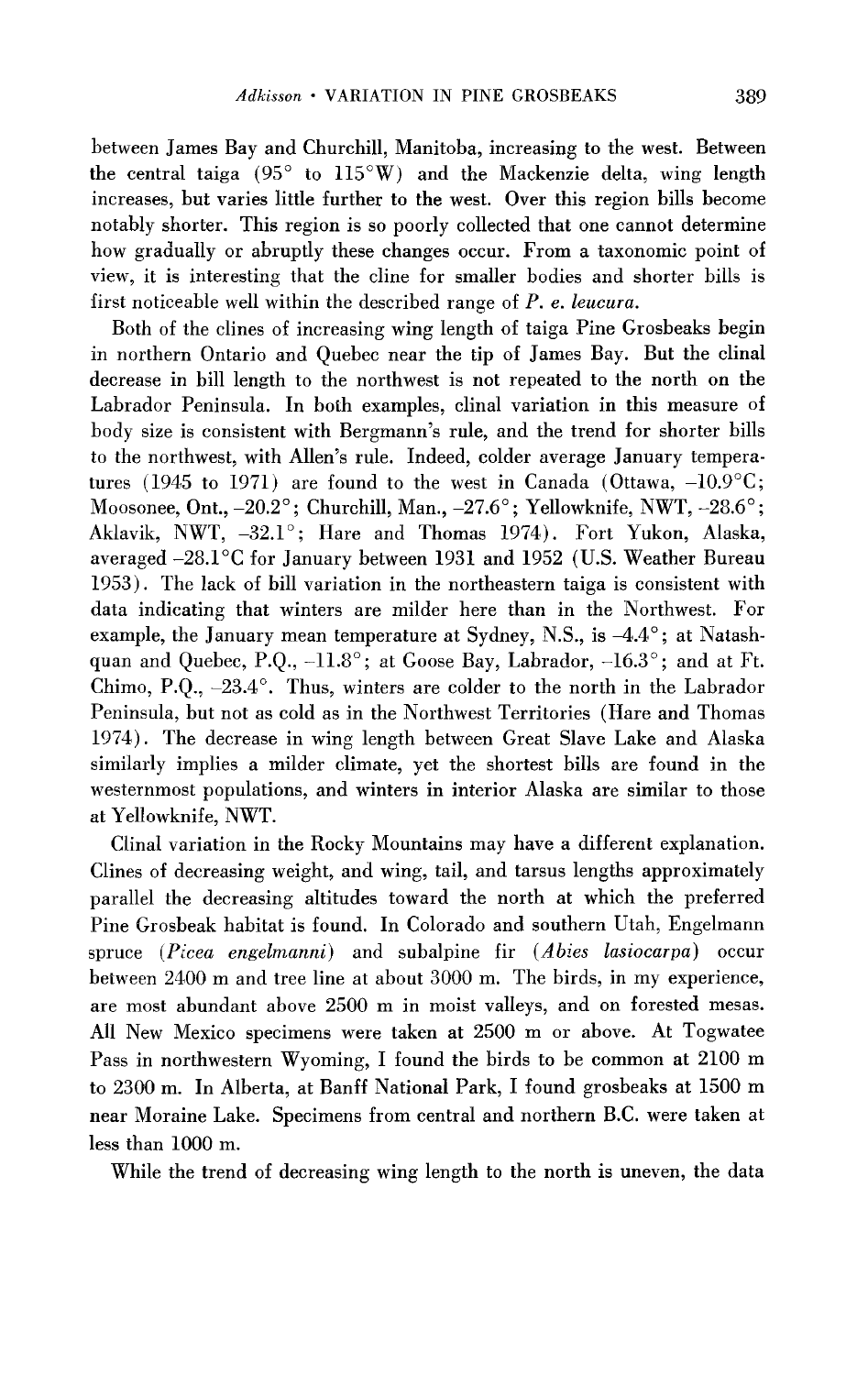points apparently not fitting a sample linear regression on latitude (Fig. 4), **there is a strong association with breeding locality altitude. Those Rocky Mountain specimens with altitude data show a strong positive correlation**  with altitude for weight, and wing, tail, tarsus, and bill lengths (all  $p < .02$ ). **Wing length and altitude are correlated in a sample of 31 females and young males (** $r = .7522$ **,**  $p < .001$ **) and 19 adult males (** $r = .6695$ **,**  $p < .001$ **) from this region.** 

**For intraspecific comparisons wing length tends to become greater at higher altitudes (Hamilton 1961, James 1970). Two prevalent theories seek to explain this effect: cold winter temperatures would favor larger bodies for**  heat conservation (in the original sense of Bergmann's rule; see James' **discussion) ; and reduced air pressure selects for greater wing surface (Moreau 1960). James (1970)) however, showed that wing length in 8 species of birds is most highly correlated with wet bulb temperatures, which combine both temperature and humidity effects. James points out that the known increase in evaporative water loss at higher altitudes could account for altitudinal changes in bird bodies. My own data support her argument. I have no data on winter temperature in grosbeak habitats in the Rocky Mountains, nor do I know exactly where the birds winter, but I suggest that the altitudinal limit of the spruce-fir forest is related to climate, and that Pine Grosbeaks in this forest throughout the Rockies face similar weather conditions. The most parsimonious explanation for the association of body size and altitude is that increased evaporative water loss at higher altitudes selects for larger bodies at all seasons. Analysis of measurements from other sedentary Rocky Mountain species, and of weather from high altitude localities, would help clarify further the relationship between altitude and body size in homeotherms.** 

**In the other isolated western populations, there is no evidence of intra**population variation. In California, for example, there is no hint of lati**tudinal variation in the north-south oriented Sierra Nevada. It is possible, however, that larger samples from more localities could reveal some variation. The morphology of California birds bears no obvious relation to trends in populations from the Rocky Mountains or elsewhere. Rocky Mountain birds are at least 10% larger than any California birds, and the narrowness and shallowness of the bill in California birds is unique within this species. If California birds were more widespread we might find variation as in Rocky Mountain birds, but they are apparently largely restricted to the red fir**  (*Abies magnifica*) forest (ca. 1700 m) over a distance of 500 km in the **Sierra Nevada, mainly on the western slope (Ray 1912, pers. obs.) . In 1970 I observed at least 6 pairs near Devils ' Postpile National Monument (Madera**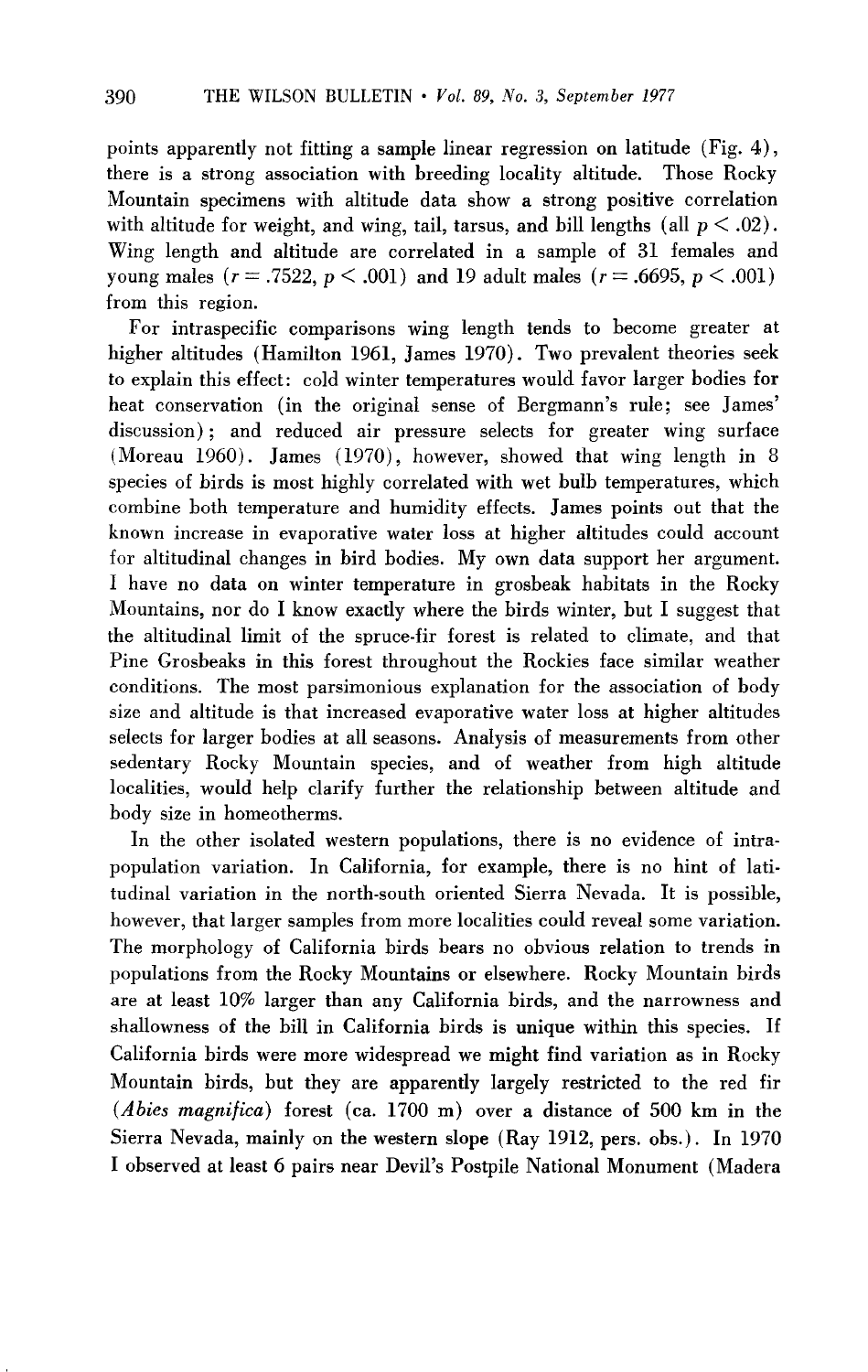**Co.) for 10 days. In a mixed forest of red fir, Jeffrey pine (Pinus jeffreyi), and lodgepole pine (P. contorta), I found the birds virtually ignoring the pines, only perching in them occasionally, while using the firs constantly for food, nesting, and during maintenance activities. There are no spruces in the range of the California form (Little 1971). In view of its unique bill proportions, a comparison of its food habits with those of other populations seems justified. In summary, therefore, it is not possible now to predict or fabricate its morphology by extending any known cline from any other part of the species' range. My preliminary explanation for the small size of this form, by comparison with Rocky Mountain birds, is that it is found at much lower elevations, at similar latitudes, in a generally warmer mountain range.** 

**Similarly, the Queen Charlotte population is morphologically homogenous, and seems isolated in its own unique environment. With the exception of one winter specimen from southwestern B.C., no grosbeaks of the nearby mainland approach Queen Charlotte birds in any characteristic, nor are there known clines, which if extended, could predict its extreme smallness and darkness. Newfoundland birds, also occupying a cold, moist island habitat, approach the size of Queen Charlotte birds, but less than 10% of a sex or age class are as small, and none is as dark. In spite of reports that "carlottae" breeds on the mainland and Vancouver Island (Rand 1943)) the**  specimens  $(n = 3)$  on which these speculations are based fall within the **color and size ranges of Alaska panhandle birds, and may be birds that bred following a winter irruption.** 

**In forested coastal Alaska, many areas where the birds should occur have never been sampled, and sample sizes from several localities are small. However, there is no evidence of intraregional variation. Nor is there evidence of continuous distribution and clinal variation between (1) coastal and interior Alaska north of the Alaska Range, and (2) coastal Alaska and**  interior B.C. Swarth's (1922) birds from Telegraph Creek, B.C., may repre**sent either an unusual occurrence or possibly a logical extension of the breeding range of flammula. In the latter case, at most 40 km would separate 2 very different populations, as I noted earlier. Possibly there is introgression in this region, but in the absence of specimens I suggest that coastal Alaska and northern B.C. birds have allopatric ranges.** 

**In light of the known morphological variation in Pine Grosbeaks, past confusion over the subspecific identity of birds collected in winter (see comments and citations in Sutton 1948) is understandable. In most years there is a limited movement to the south from the taiga. In nearly all winters they are common around Canadian cities and in northern New England**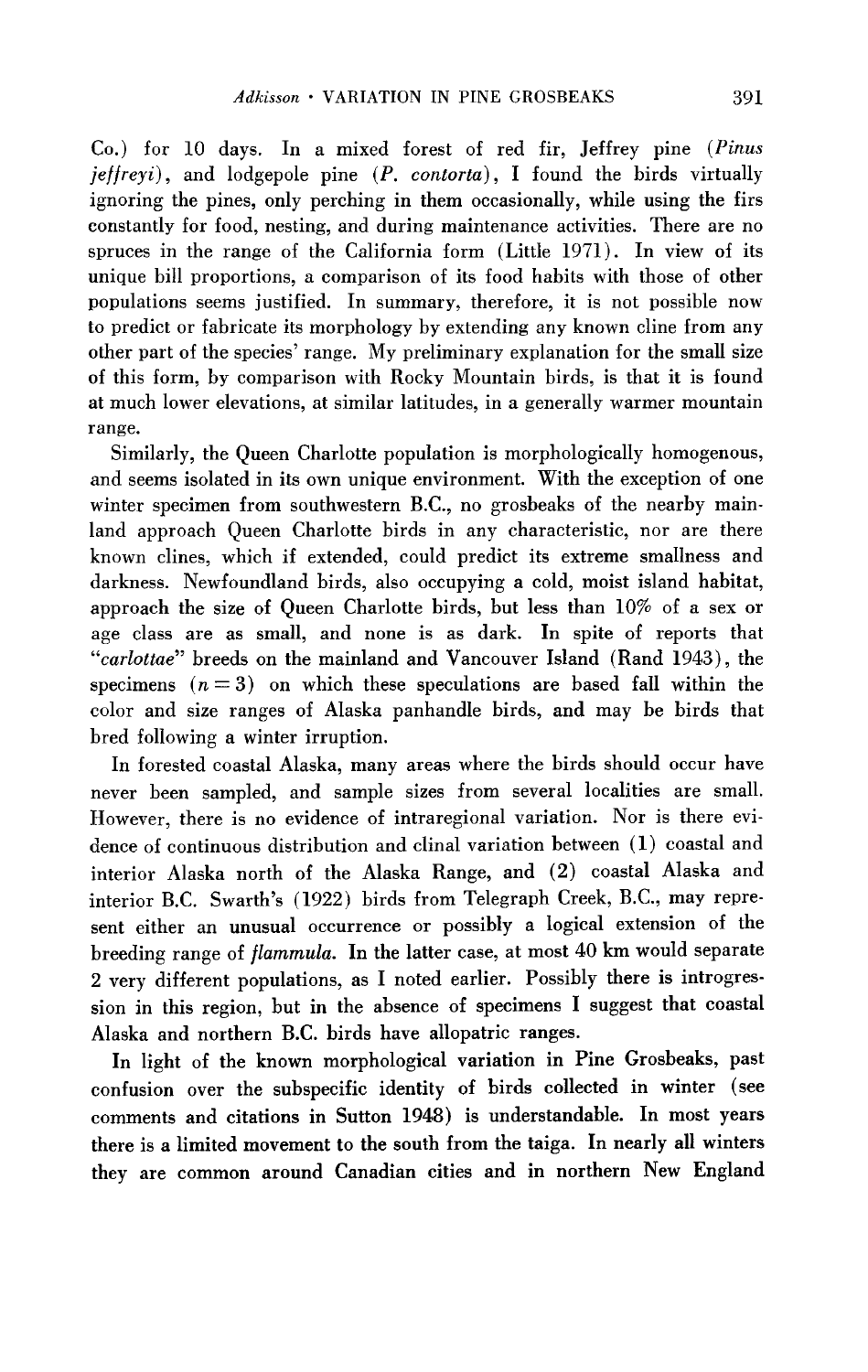(Godfrey 1966, Forbush 1927). At irregular intervals they move south in **large numbers as far as New Jersey, Ohio, and Kansas, but not all populations irrupt in the same winter. There is little concordance between northeastern and northwestern irruptions. Support for this statement has appeared in many issues of American Birds. For example, in the winter of 1973-74 the northwestern U.S. and British Columbia experienced an irruption of unprecedented size, while the birds were scarce in the central provinces and in the northeast (Arbib 1974). Montane populations apparently undergo only a slight altitudinal migration. In California, Pine Grosbeaks have never been recorded outside the Sierra Nevada (Grinnell and Miller 1944)) and in Colorado they are seldom seen below the limits of pine forest (Bailey and Niedrach 1965). Specimens of Pine Grosbeaks taken in winter in Kansas**  and Missouri have been referred to the taiga form, P. e. leucura (Ely 1961, **Rising 1965).** 

**In order to understand more fully the movements of this species, specimens and tape recordings should be obtained from every irruption. A combination of morphological and vocal characters should make it possible to determine the approximate geographic origin of the birds in most instances (Adkisson, unpublished data),** 

**Even if trinomial classification is retained as a convenience, defining the limits of the subspecies is arbitrary in many cases (Mayr 1963, Simpson 1961; see also discussion in Lidicker 1962). Whether or not one believes subspecies to be incipient species, to recognize them where there is neither isolation nor evidence of discontinuous variation serves neither taxonomy nor evolutionary biology. I follow Mayr (1963) in allowing subspecific distinction for any isolated population differing in certain morphological characters from others. The geographical isolates of P. enucleator considered here already have this status. I attempted to apply the 97% rule (Amadon 1949) and found that single-character comparisons among the isolates failed. In fact, only the longest-winged (western taiga) and shortestwinged (Queen Charlotte Islands) populations can be separated using the**  formulas in Amadon's paper. However, I find that specimens of each of the **isolates can easily be identified using all characteristics described in this paper. I have less success separating all specimens of the Rocky Mountain and taiga populations in this way.** 

**Each of the isolates possesses a unique combination of characteristics. The western-most ones (californica, cnrlottae, and flammula) , occupy relatively small ranges, and I detect no intrapopulation variation (except color of adult**  males in *flammula*). Rocky Mountain birds (*montana*) are clinally variable, **and there appears to be a hiatus in range between northern B.C. and central**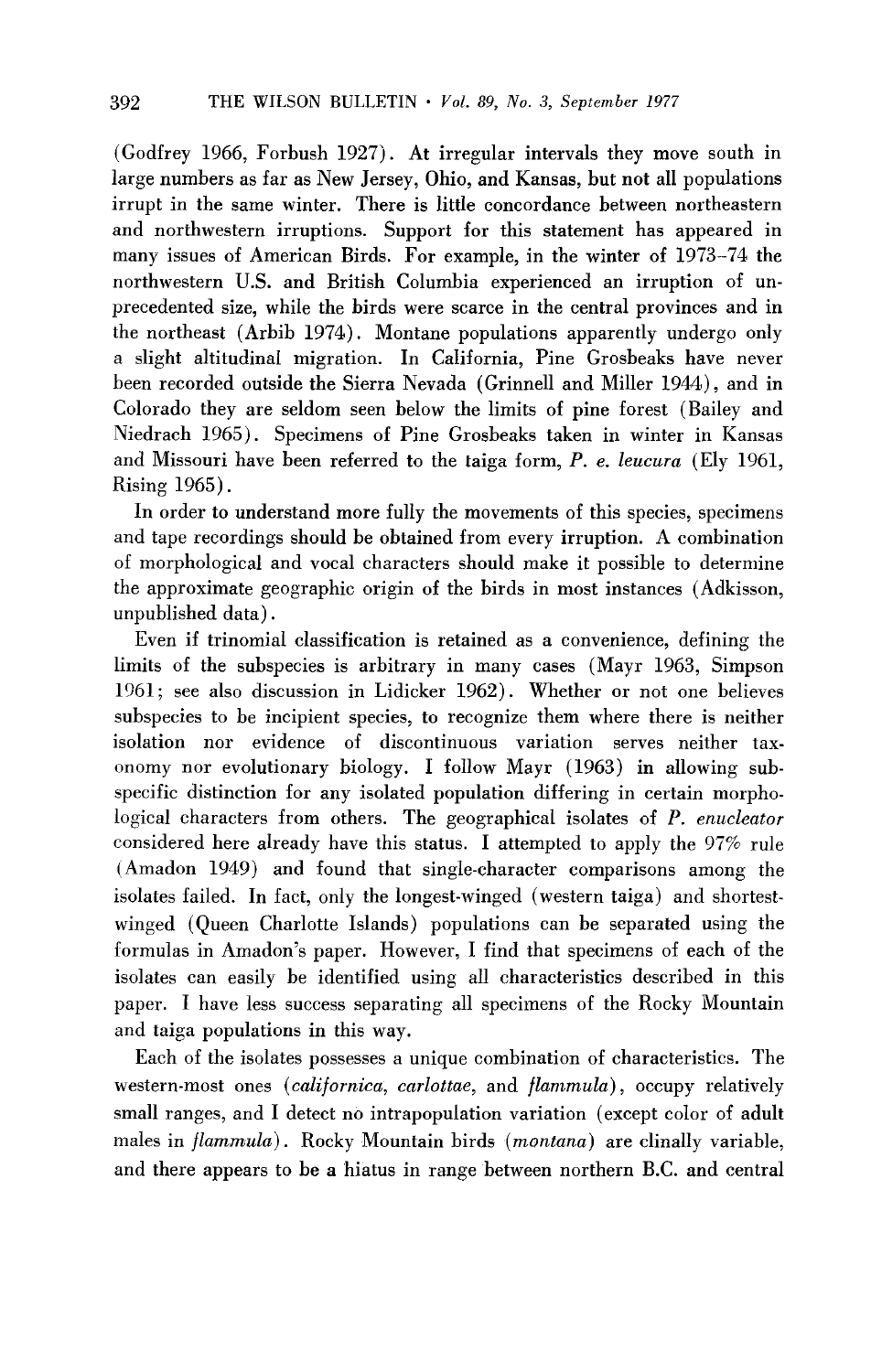**Yukon Territory and Alaska. In my opinion, each of these 4 populations should continue to have subspecific status.** 

**In the taiga, however, the birds appear to occur continuously from coast to coast. P. e. alascensis was originally separated from other taiga grosbeaks mainly on the basis of a shorter bill and larger body (Ridgway lS98). However, I have shown that these characters vary clinally in the taiga, and**  recommend that *alascensis* be considered a synonym of leucura.

**P. e. eschatosus, described on the basis of small size (Oberholser 1914)) can be applied to birds from the Maritime provinces of Canada. But equally small birds also occur in southern Quebec, and from there to tree line, wing**  and tail lengths increase gradually. On this basis I suggest that *eschatosus* **be synonymized into leucura also. I prefer to adopt the system of Owen (1963) in which clinal variation is acknowledged, as opposed to arbitrary subspecific categories.** 

**Accordingly, P. e. leucura should be applied to all Pine Grosbeaks in the taiga, from Newfoundland to western Alaska. Future checklists should con**tain a note on its variation, in the manner described in Owen's paper. We **thus recognize that, in the absence of geographical barriers, regional variation in selection pressures can give rise to continuous morphological variation, and the different characters need not vary concordantly. In fact, montana, recognized since 1898, is nearly as variable as the newly-defined leucura. The distinctiveness of flammula, carlottae, montana, and californica may be related to their being set apart in apparently different environments.** 

#### **SUMMARY**

**There is significant morphological variation in North American Pine Grosbeaks. Variation in wing length and bill length in birds of the taiga is clinal. Beginning in the southern Labrador Peninsula, body size increases to the north and to the northwest. Variation in all characters is clinal in the Rockies. Body size becomes smaller to the north, and is highly correlated with the altitude of breeding localities. There is no evidence of clinal variation elsewhere.** 

**The largest birds occur in the taiga of northern Quebec and Labrador, and west of Hudson Bay to western Alaska, and in the southern Rocky Mountains. Small birds occur in the Canadian Maritime provinces, and in California, but the smallest are in the Queen Charlotte Islands. Bills of western taiga birds are short, deep, and wide, especially in comparison with the long, wide bills of coastal Alaska birds, and the extremely narrow bills of California birds.** 

**It is suggested that there is no basis for the recognition of 3 subspecies in the taiga, and that one name, P. e. leucura, should be applied to the clinally variable, continuously distributed form.** 

### **ACKNOWLEDGMENTS**

**The cooperation of many persons and institutions made this investigation possible. For the loan of specimens in their care I am grateful to the following: Dean Amadon**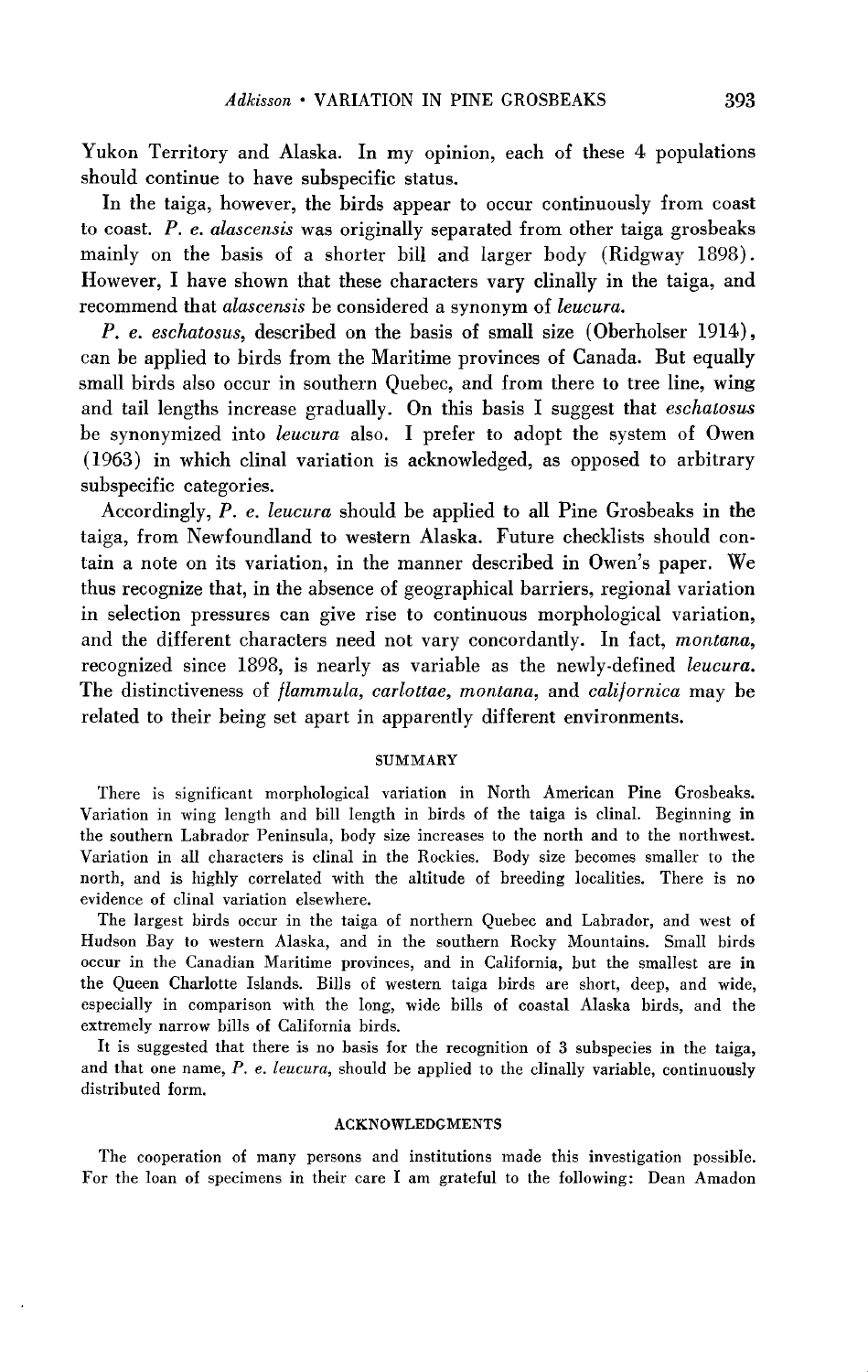**of the American Museum of Natural History, Richard C. Banks of the Bureau of Sport Fisheries and Wildlife, Raymond A. Paynter of the Museum of Comparative Zoology, Ned K. Johnson of the Museum of Vertebrate Zoology, Kenneth C. Parkes of the Carnegie Museum, Jon C. Barlow of the Royal Ontario Museum, W. Earl Godfrey of the National Museum of Canada, Victor Lewin of the University of Alberta Museum of Zoology, R. Wayne Campbell of the University of British Columbia, C. J. Guiguet of the British Columbia Provincial Museum, and Hugh Smith of the Alberta Provincial Museum and Archives. I am indebted to R. W. Storer for his interest and advice for the duration of this study, to H. B. Tordoff for encouragement in earlier phases of the study, and to R. B. Payne and F. C. James for advice and constructive criticism of the manuscript. This paper is derived from part of a dissertation submitted in partial fulfillment of the requirements for the Ph.D. in zoology at the University of Michigan.** 

**The study was supported in 1969 and 1973 by grants to me from the Frank M. Chapman Fund of the American Museum of Natural History, and throughout the years 1970-1972 by National Science Foundation grants (GB 13104 and 25986) to N. G. Hairston at the University of Michigan for research in Systematic and Evolutionary Biology.** 

#### **LITERATURE CITED**

- **ADKISSON, C. S. 1972. An analysis of morphological and vocal variation in North American Pine Grosbeaks, Pinicola enucleator (Aves) .Ph.D. dissertation, Univ. Michigan, Ann Arbor.**
- **AMADON, D. 1949. The seventy-five percent rule for subspecies. Condor 51:250-258.**
- **AMERICAN ORNITHOLOGISTS' UNION. 1957. Check-List of North American birds. 5th ed. Baltimore, Am. Omithol. Union.**
- **ARBIB, R. S. (Ed.) 1974. Seventy-fourth Christmas bird count. Am. Birds 28:145-585.**
- **AUSTIN, 0. L., JR. 1932. The birds of Newfoundland Labrador. Mem. Nuttall Omithol. Club, No. VII.**
- **BAILEY, A. M., AND R. J. NIEDRACH. 1965. Birds of Colorado. Denver Museum of Nat. Hist., Denver.**
- **COWAN, I. McT. 1939. The vertebrate fauna of the Peace River district of British**  Columbia. Occ. Pap. B.C. Prov. Mus. No. 1.
- **ELY, C. A. 1961. Cassin Finch and Pine Grosbeak in west-central Kansas. Condor 63:418-419.**
- **FORBUSH, E. H. 1929. The birds of Massachusetts and other New England states. Mass. Dept. of Agriculture, Norwood Press, Norwood, Mass.**
- **GABRIELSON, I. N. AND S. G. JEWETT. 1940. Birds of Oregon. Studies in Zoology, No. 2. Oregon State College, Corvallis.**
- **GODFREY, W. E. 1966. Birds of Canada. Natl. Mus. Canada Bull. 203. Queen's Printer, Ottawa.**
- **GRINNELL, J. AND A. H. MILLER. 1944. The distribution of the birds of California. Pac. Coast Avifauna 27:1-608.**
- **GRISCOM, L. 1934. The Pine Grosbeaks of eastern North America. Proc. New England Zool. Club 14:5-12.**
- **HAMILTON, T. H. 1961. The adaptive significance of intraspecific trends of variation in wing length and body size among bird species. Evolution 15:180-195.**
- **JAMES, F. C. 1970. Geographic size variation in birds and its relationship to climate. Ecology 51:365-390.**